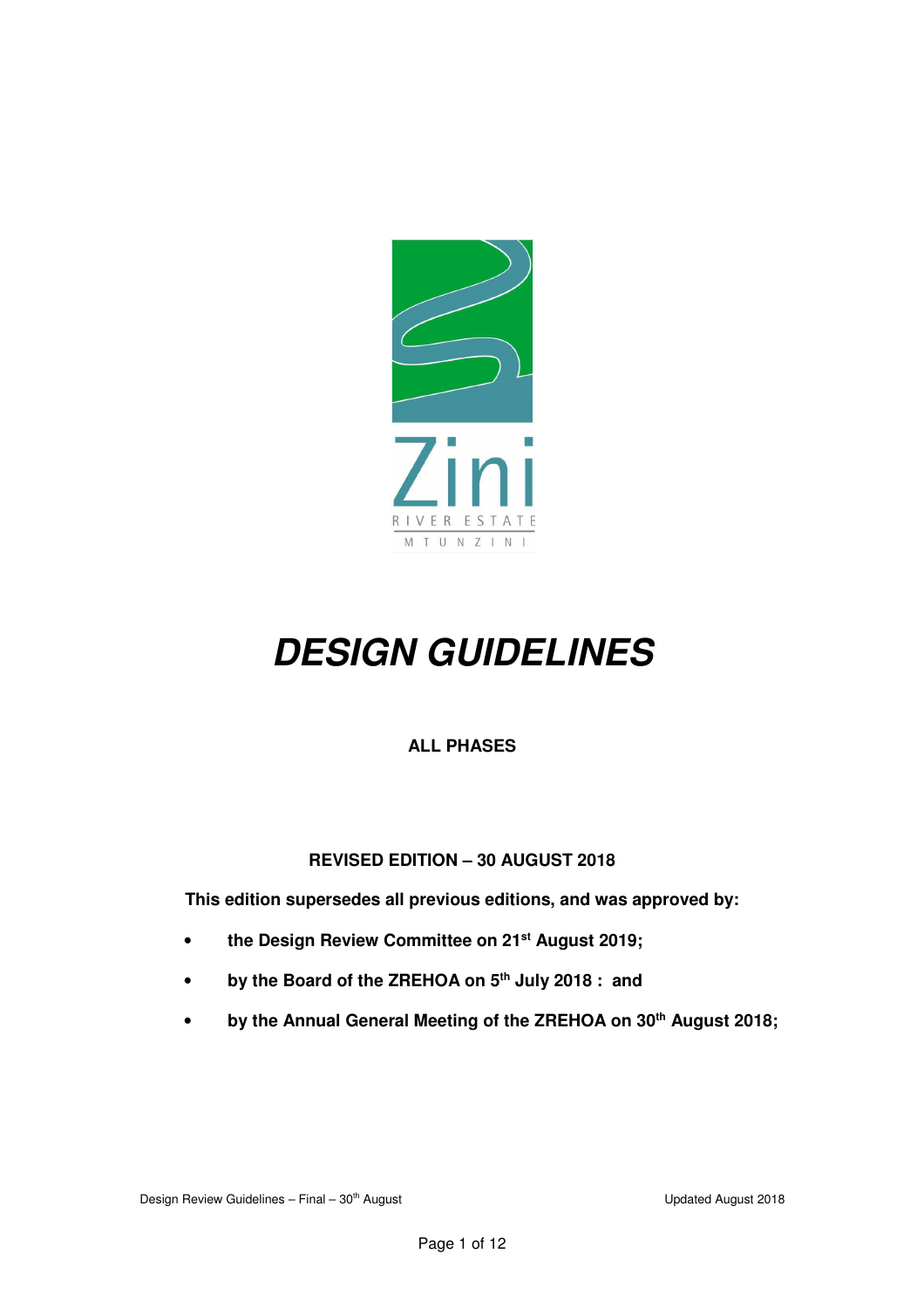# **DESIGN GUIDELINES**

#### **1. Background**

These Design Guidelines **("Guidelines")** have been updated by the Design Review Committee **("DRC")** of the Zini River Estate Home Owners Association **("ZREHOA"),**  have been approved by the Board of Directors of the ZREHOA **("the Board")** and will be submitted to the Annual General Meeting of the ZREHOA in November for final approval.

#### **2. Objectives and Requirements**

It is the intent of these Guidelines to be as broad as possible, to maximise the scope for individual design. Only two main mechanisms are relied upon for the creation of a harmonious end result:

- 2.1 The use of competent Architects or Designers who have been accredited by the DRC;
- 2.2 Strict limitations on materials and colour combinations to be used.

Unlike many other such Guidelines, there are a limited number of restrictions on form or shape that are intended to encourage a specific Architectural language. There is thus no intended "style" that is sought as an end result. Ideally responses will be broad and a-stylistic, giving owners / architects a broad range for individual expression without leading to a chaotic suburban complexity.

With the correct application of these Guidelines, each individual Homeowner should be able to accommodate his/her own needs with the minimum personal compromise, whilst contributing to the integrity of the Estate as a whole.

# **3. Associated and Applicable Documentation**

These Guidelines are to be read in conjunction with and as mutually explanatory of the following Associated Documents, Agreements and Protocols – Annexed to these Guidelines. In the event of an unreconcilable conflict between these Guidelines and such Associated Documents, or between the Associated Documents themselves, the decision in writing of the DRC, as confirmed by the Board, shall be final and binding:

- 3.1 Architect/Designer Accreditation Application Form and Procedure Annexure A;
- 3.2 The Architect/Principal Agent Protocol Annexure B;<br>3.3 Plan Approval Application Form and Procedure Ann
- Plan Approval Application Form and Procedure Annexure C;
- 3.4 The Building Contractor Accreditation Application and Procedure Annexure D;
- 3.5 The Building Contractor Protocol Annexure E;
- 3.6 Site Handover Procedure and Site Rules Annexure F;
- 3.7 The Environmental Management Plan and Landscape Protocol Annexure G;
- 3.8 The Town Planning Scheme Annexure H;<br>3.9 Application for Final Certificate Annexure I
- Application for Final Certificate Annexure I;
- 3.10 Stormwater Requirements Annexure J;
- 3.11 Security Requirements and Procedures Annexure K;

(It is to be noted that while it is the intention that the Guidelines will be approved by the DRC, the ZREHOA at this stage, and a proposal put to the AGM on  $30<sup>th</sup>$  August 2018, the Annexures will be updated in due course and implemented once approved by the DRC and the Board, and submitted for ratification at the 2019 AGM).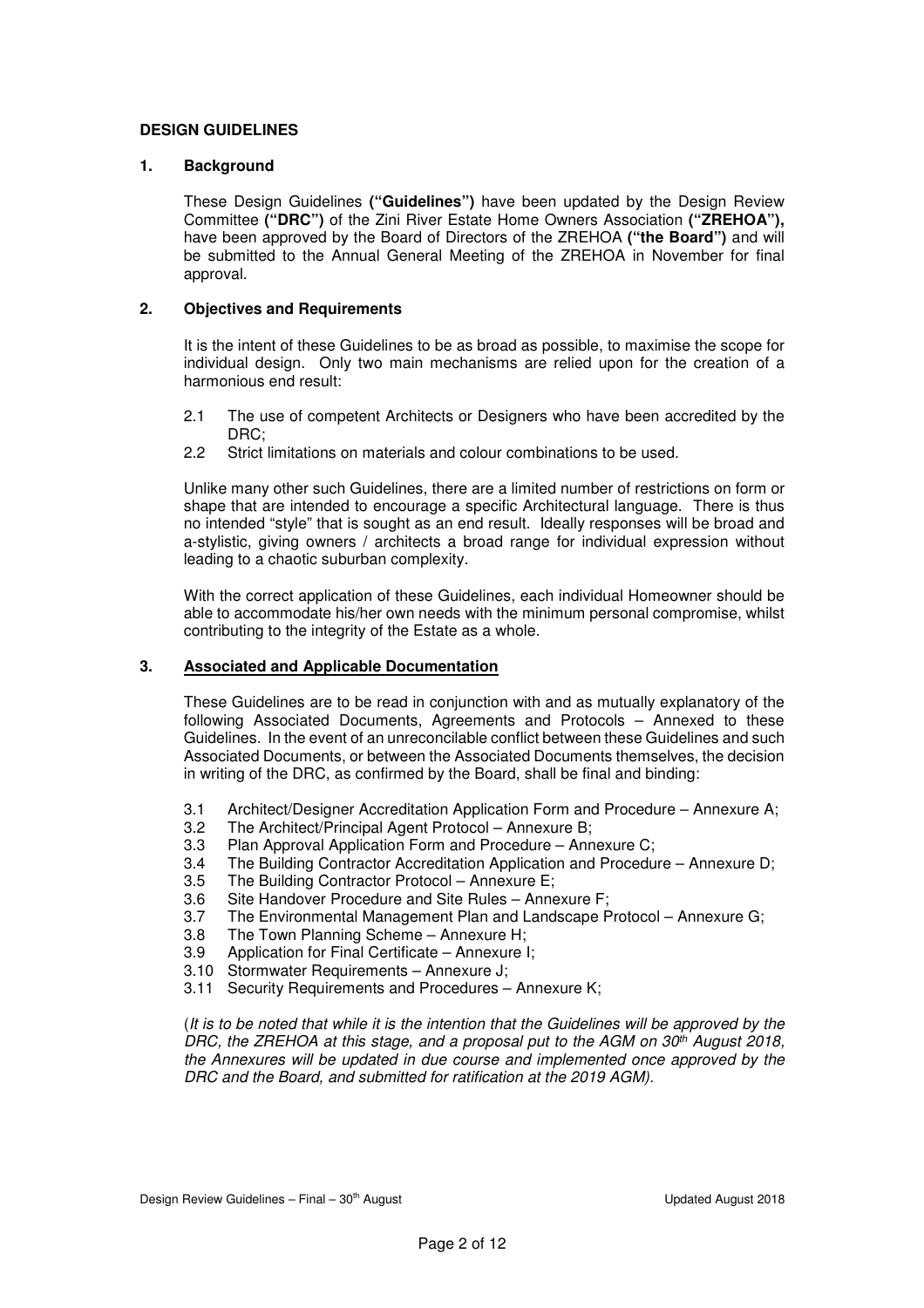## **4. Appointment of Architect/Professional Team**

The DRC strongly recommends to Homeowners that Registered Professional Architects **("RPA's")** are employed on all construction or modification projects **("Improvements")**  within the Estate. Although this is not obligatory, the DRC advises that the use of RPA's, employed on a full-service basis, will be more likely to result in optimum project outcomes, maximum value-add and value for money, including swifter (and less costly) approval of plans, and final approval of "as built" plans.

Even where RPA's are employed, such Architects still need to be accredited by the DRC, in accordance with the provisions of clause 4.1 below, and of Annexure A.

Where the Homeowner elects to proceed with a project with an Architect or Designer who is not an RPA, the draughtsman or designer in question must at least be registered with the South African Institute of Architects and/or the South African Council for the Architectural Profession, and accredited by the DRC on behalf of the Board.

Once again, the DRC strongly recommends that the RPA be appointed on the basis of a full-service commission, so that the Architect is the PRINCIPAL AGENT on the Project.

Where the Homeowner elects to proceed other than on the basis recommended above, the commission should at least be on a "design and Local Authority" approval basis. Homeowners are advised that plan approval where RPA's are not appointed as the Principal Agent, will possibly take longer and involve multiple plan submissions, with additional plan approval costs being charged.

#### 4.1 **Accreditation**

- a) The DRC maintains a list of Architects and Designers who are DRC Accredited Architects **("the ZRE Accredited Architect's List")**, which is available from the Estate Office.
- b) Homeowners are able to propose RPA's or Designers **("Architect/s")** who are not yet accredited, by having the proposed RPA complete the Accreditation Application Form, attached as **Annexure A** to these Design Guidelines, and who meet the Accreditation Requirements that form part of such Accreditation Application Form.
- c) Such Application must be completed and approved prior to the appointment of the Architect in question, and prior to the acceptance of a commission to do any work on the project by the Architect so proposed.
- d) Where an Accreditation Application Form, together with a portfolio of relevant and applicable prior work, has been submitted to and accepted by the DRC, the Architect/Designer in question will be accredited to execute one commission, and only when that commission is complete, and the final "As Built" drawings completed to the satisfaction of the DRC, will the Architect in question be entitled to apply for full accreditation.
- e) Architects not producing buildings of consistently high calibre may, at the sole discretion of the DRC, after consultation with the Board, be removed from the ZRE Accredited Architects List.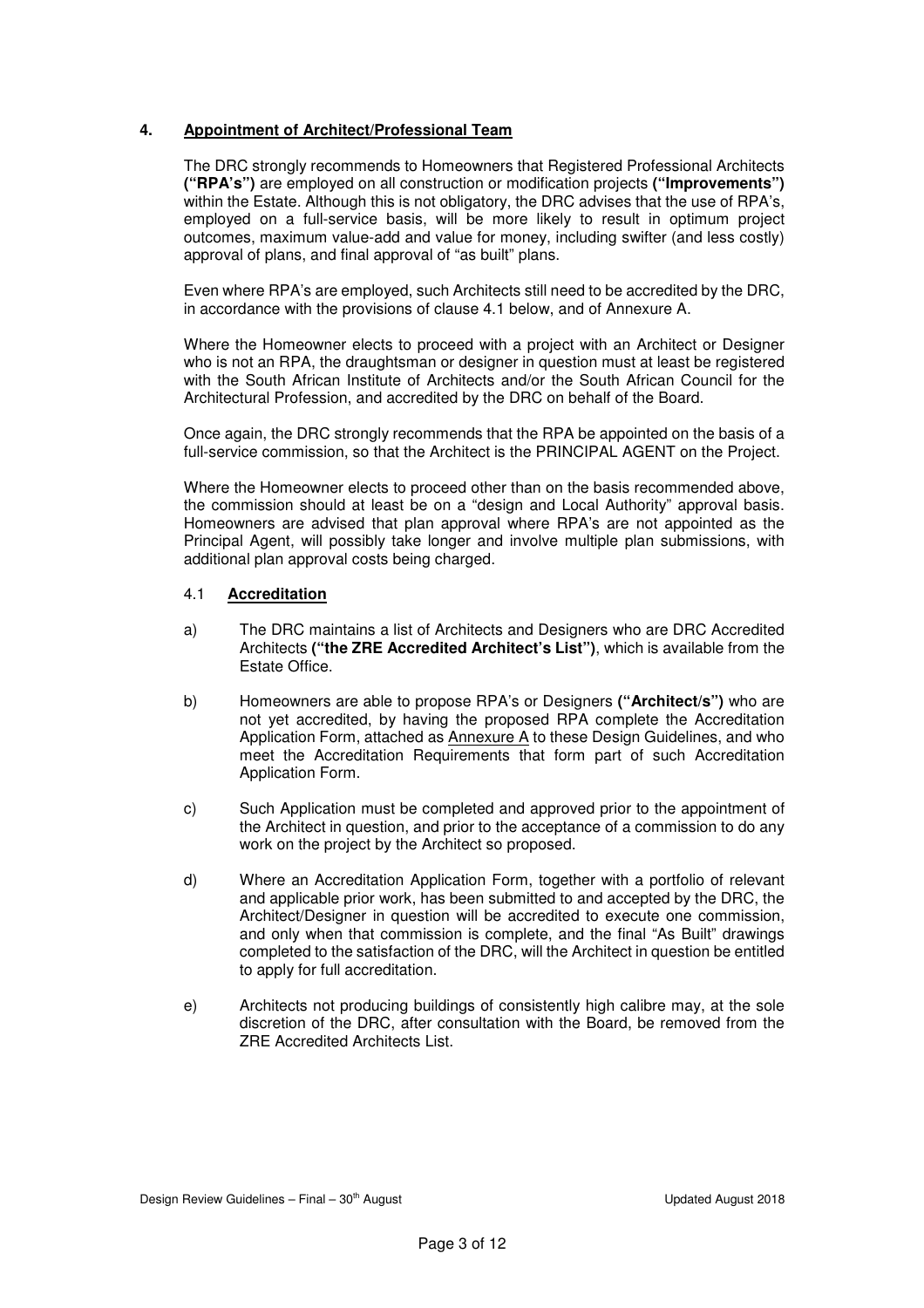# 4.2 **Consultation and Pre-Planning – Kick-Off Meeting**

- a) The DRC requires that, prior to the commencement of any work by the appointed Architect, or by other members of the project team on any project, that the Homeowner and Architect request a Kick-Off meeting with the DRC (or representatives of the DRC), the Estate Manager and the Building Control Officer, at which the project will be discussed, the required procedures and documentation discussed, and an overall approach agreed upon.
- b) The process of consultation and planning and the Kick-Off Meeting will not commence unless and until all amounts owed by the homeowner to the ZREHOA have been paid in full, or otherwise secured to the satisfaction of the Board. Should the homeowner default in the payment of any amounts due to the ZREHOA during the execution of the project in question, the DRC shall be entitled, with the written permission of the Board, to suspend the execution of the project.
- c) This Kick-Off meeting may take place prior to the final appointment of the Architect on the project. Should a ZRE Accredited Architect have been appointed, the Architect may attend this Kick-Off Meeting.
- d) Once the said meeting has been held, the minutes of that meeting will be circulated, and the project will proceed in accordance with the provisions of Paragraph 4 (Planning Approval) below, and in line with agreements reached at the Kick-Off Meeting, as recorded in the said minutes and always in accordance with these Guidelines and the relevant Associated Documentation.

# 4. **PLAN APPROVAL APPLICATION AND PROCEDURE**

- a) Provided that all amounts owed by the Homeowner to the ZREHOA are fully paid, and provided further that the prescribed fees for Plan Approval, as set out in the Plan Approval Application form set out in Annexure B, accompany such Application, the process of Plan Approval by the DRC may commence.
- b) The Plan Approval Process will commence with the submission by the Architect and the Homeowner to the DRC of the Application for Plan Approval set out in Annexure B, together with a free-hand or CAD based sketch plan to scale of the proposed improvements **("the Improvements")**, in sufficient detail to communicate the overall design of the Improvements. **("the Sketch Plan")**. This Sketch Plan will be reviewed and commented on by the DRC with such comments being provided, in writing, by the DRC to the Homeowner and the Architect.
- c) In its comments, the DRC will be entitled, in appropriate circumstances, to require that the Sketch Plans for the Improvements be drawn to the attention of neighbours and others who may be impacted by the proposed Improvements. The DRC shall, in its deliberations regarding the sketch plans, and subsequent detailed plans, take into consideration the comments of any neighbours and others who, having been consulted, submit comments to the DRC for onward communication to the Homeowner and Architect. (It should be noted in this regard that the opinion of the neighbours will not be binding on the Homeowner, with compliance with these Guidelines and the Town Planning Scheme being the governing requirements.)
- d) Preparation of CAD drawings for the detailed design of the Improvements **("the Detailed Plans")** shall not commence until the comments of the DRC on the Sketch Plan have been received and reviewed, and where applicable, implemented.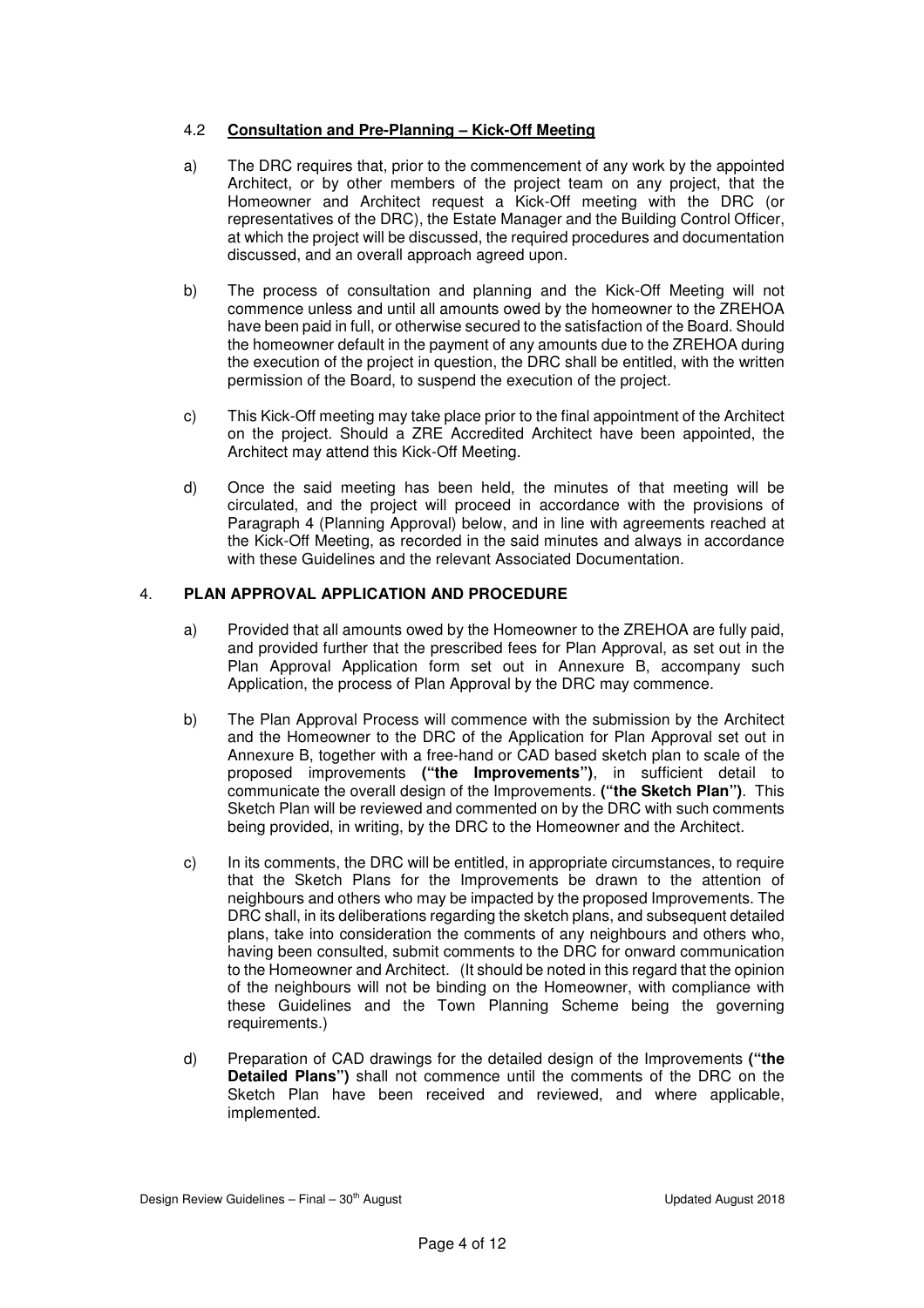- e) Once the Sketch Plans have been approved, the Architect may commence with the preparation of the Detailed Plans, and once these have been approved and signed by the Homeowner, such Detailed Plans, which shall be prepared in full compliance with the provisions of these Guidelines and with the requirements of Paragraphs 5 and 6 hereof in particular, and in strict compliance with the requirements of Annexure B, shall be submitted to the DRC for approval.
- f) Homeowners and Architects are reminded that in terms of the uMlalazi Town Planning Scheme, the ZRE, acting on the recommendation of the DRC, are required to stamp and approve the Detailed Plans prior to submission of such Detailed Plans to the local authority for formal approval. Any submission without such stamp of approval by the DRC will not be accepted by the Municipality.

# **5. ARCHITECTURE**

The Architecture should reflect a sensitive response to the site with the aspect, orientation, views, wind-direction and the uniqueness of Mtunzini as primary informants, and particularly that the Estate has been developed with "eco-friendly" principles in mind.

. The Architecture should also take into consideration the immediate environment around the proposed improvements, and how the improvements will blend into the surrounding area and how they will impact on neighbours and other interested and affected parties.

As this is a unique development on a unique landscape the Design should strive to be something better than "suburban mediocrity". For example, elements such as:

#### **PHASES 1 – 4**

- a. Composition;
- b. Good Proportion (Golden Section & derivatives thereof) of openings-windows and Doors;
- c. Generous Verandas;
- d. Well considered circulation;
- e. Well considered detailing;
- f. Simple, modern architecture with reference to South African veranda houses;
- g. Verandas to be minimum of 40% of perimeter of house;
- h. No plaster detailing, recesses, patterns, motifs allowed;
- i. No "Tuscan style" of Architecture is allowed;
- j. No Fibre-cement barge boards and fascias allowed only hardwood or hardwood with steel (chromadeck or colorband) to cover over hardwood;
- k. Chimneys to be higher than apex of roof as a focal point;
- l. Floor to ceiling height 3400 minimum in main, principal structure;
- m. Clear articulation of primary and secondary spaces, i.e. main house and garage complex;
- n. No stainless-steel balustrades, handrails, posts allowed;
- o. House externally to be painted one colour;
- p. No concrete flying-beams, buttresses portals allowed;
- q. Privacy screens, if required are to be designed using indigenous vegetation or carefully detailed timber screens.

# **PHASE 5: All of the above but in addition:**

a. No boundary walls allowed. Wooden Ranch Style Fences are allowed and if pets are to be kept on the property, a weld-mesh fence, integrated with ranch style fence is permitted. The prior approval of the DRC for the final design of the fences is required.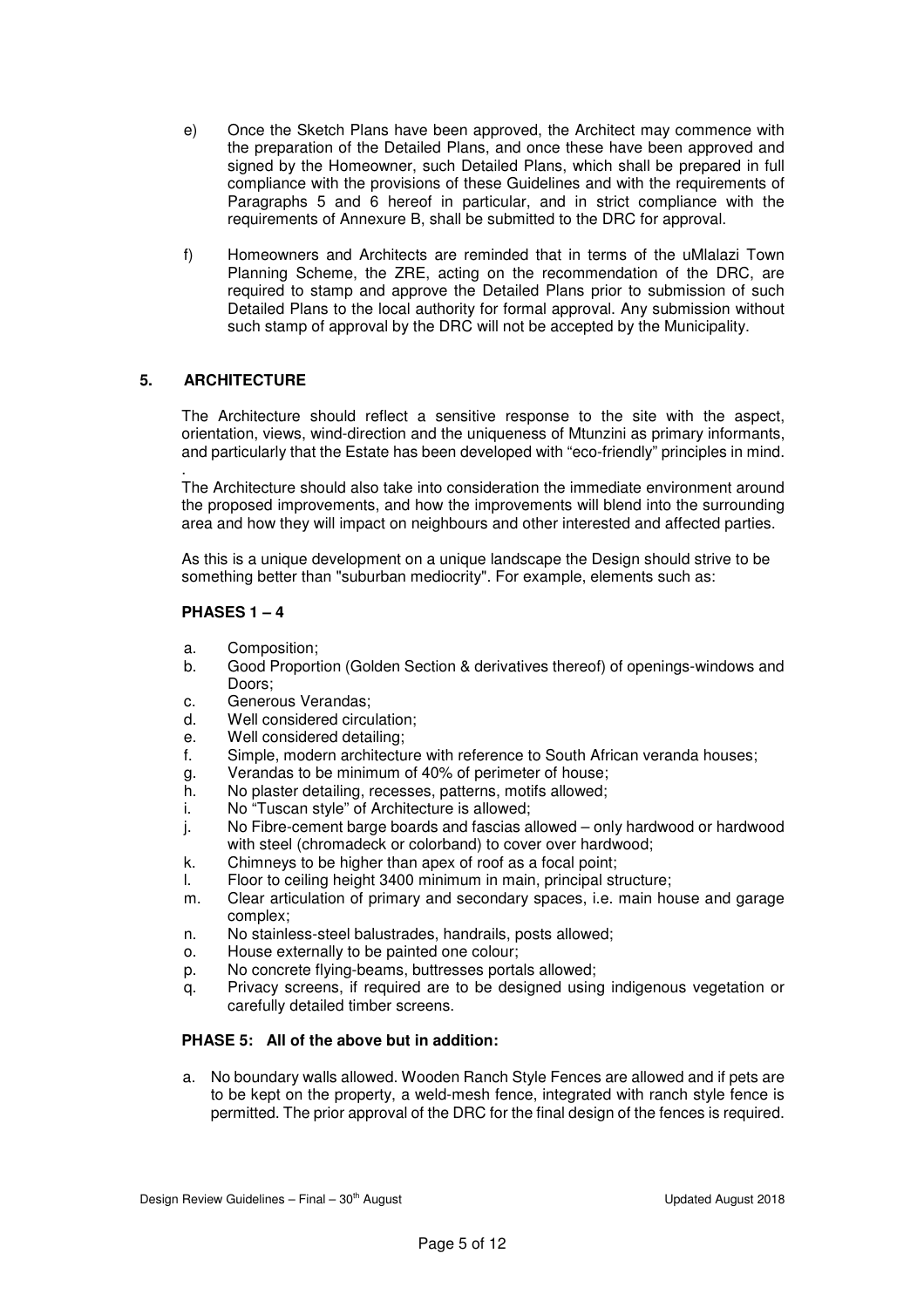All of the above points will be taken into account in the evaluation process by the DRC.

*Please Note : the approval by the DRC does NOT constitute Town Planning approval. It is merely approval of the aesthetics of the plans and compliance with these Guidelines. The Architect must ensure that the Detailed Plans comply with the Town Planning Scheme.* 

# **6. SITE HANDOVER PROCEDURES, OPERATING REQUIREMENTS, AND COMPLETION**

- a) Only Accredited Building Contractors may be contracted by the Homeowner to undertake building operations on the Estate.
- b) Should a Homeowner wish to apply for the Accreditation of a Building Contractor, not yet accredited by the DRC, the procedure set out in Annexure D shall be complied with.
- c) Homeowners and Architects should note that all building activities should be completed within no more than 12 months of the issuance of the Site-Handover Certificate.
- d) Should the building activities not be completed within the said 12 month period, the DRC may recommend to the Board that a fine of up to R1000 per month be levied against the Homeowner and/or Building Contractor, as may be appropriate. Upon recommendation by the DRC to the Board, the fine may be increased by a further R1000 per month every month after 3 months of delay (ie. after 15months from the issuance of the Site Handover Certificate).

# **7. DESIGN INCLUSIONS & EXCLUSIONS**

| <b>ARCHITECTURE</b> |                                      |                                                                  |                                                               |  |  |
|---------------------|--------------------------------------|------------------------------------------------------------------|---------------------------------------------------------------|--|--|
|                     | <b>INCLUSIONS</b>                    |                                                                  | <b>EXCLUSIONS</b>                                             |  |  |
| 1.                  | <b>STYLE</b>                         |                                                                  |                                                               |  |  |
|                     | a)                                   | A variety of design responses<br>is<br>encouraged                | Neo Province, Neo Tuscan, Neo<br>Balinese, Neo Victorian, Neo |  |  |
|                     | b)<br>site.                          | Appropriateness to function, climate &                           | Cape Dutch, Neo Georgian,<br>Neo Anything                     |  |  |
|                     | C)                                   | It is intended that no specific stylistic<br>response is sought. |                                                               |  |  |
| 2.                  | <b>EXTERNAL FORM</b>                 |                                                                  |                                                               |  |  |
|                     | a)                                   | Orthogonal forms                                                 | $45^\circ$ Angles                                             |  |  |
|                     | b)                                   | Simple roofs                                                     | Dormers / complex roofs                                       |  |  |
|                     | c)                                   | Reflect internal usage                                           |                                                               |  |  |
|                     | d)                                   | Curves                                                           |                                                               |  |  |
|                     |                                      |                                                                  |                                                               |  |  |
| 3.                  | <b>EXTERNAL WALLS &amp; OPENINGS</b> |                                                                  |                                                               |  |  |
|                     | a)                                   | Full panes of glass OR primarily solid                           | Cottage Pane Windows                                          |  |  |
|                     |                                      | panes with limited well-proportioned                             |                                                               |  |  |
|                     |                                      | windows & doors.                                                 |                                                               |  |  |
|                     | b)                                   | Defined plinths                                                  |                                                               |  |  |
|                     | C)                                   | Separated roof plane (articulated)                               |                                                               |  |  |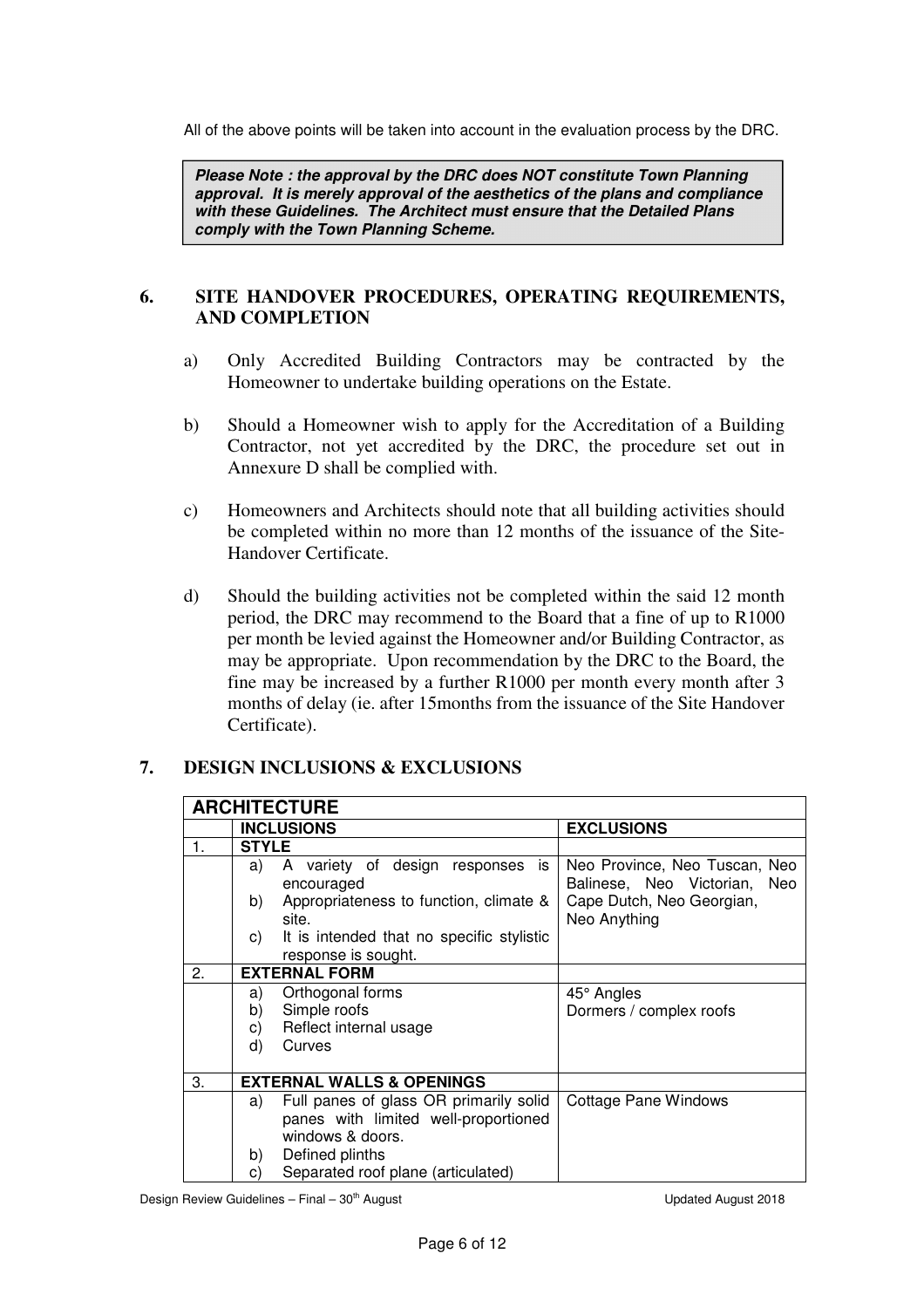| Columns:<br>as                                                                                                         |  |
|------------------------------------------------------------------------------------------------------------------------|--|
| Corinthian<br>a)                                                                                                       |  |
| Timber natural or aluminium (Powder<br>b)<br>Ionic                                                                     |  |
| Gothic<br>C)                                                                                                           |  |
| Storm Grey, Charcoal, Dove Grey,<br>Lotus<br>d)                                                                        |  |
| External burglar guards                                                                                                |  |
| <b>False Stone</b>                                                                                                     |  |
| False anything                                                                                                         |  |
|                                                                                                                        |  |
|                                                                                                                        |  |
|                                                                                                                        |  |
| <b>EXCLUSIONS</b>                                                                                                      |  |
|                                                                                                                        |  |
| S Profile or Klip lock sheeting, fibre                                                                                 |  |
| cement, clay or concrete roof tiles                                                                                    |  |
| Aluminium, Steel (although this is not                                                                                 |  |
| the                                                                                                                    |  |
|                                                                                                                        |  |
|                                                                                                                        |  |
| Flat (concrete) roof covered with stone                                                                                |  |
| chip of approved colour (submit sample)                                                                                |  |
| Colours: Storm Grey, Charcoal, Dove                                                                                    |  |
|                                                                                                                        |  |
|                                                                                                                        |  |
|                                                                                                                        |  |
| Timber<br>Plaster & paint or "Earthcote" type                                                                          |  |
| Face Brick                                                                                                             |  |
| <b>False Rock</b>                                                                                                      |  |
| <b>False Anything</b>                                                                                                  |  |
|                                                                                                                        |  |
|                                                                                                                        |  |
|                                                                                                                        |  |
|                                                                                                                        |  |
|                                                                                                                        |  |
| Painted timber<br>Either natural timber or Aluminium powder                                                            |  |
| coated or anodized in colours: Storm Grey,                                                                             |  |
|                                                                                                                        |  |
|                                                                                                                        |  |
| Limited use of natural materials to<br>define elements and planes only. e.g.<br>as plinth separating wall element from |  |
|                                                                                                                        |  |

# 8**. STREETS & BOUNDARIES**

The relationship to street and boundaries is critical. The approach in principle is:

- a) Boundary walls are not encouraged but are permitted;
- b) Garages on boundary or within envelope if on boundary doors at 90° to road;
- c) Forecourt materials stipulated;<br>d) Low front (1m 1,5m) high (2m
- Low front (1m 1,5m) high (2m) sidewalls. Submit full details on drawings;
- e) No retaining walls in front of envelope<br>f) Traffic requirements to be carefully con
- Traffic requirements to be carefully considered.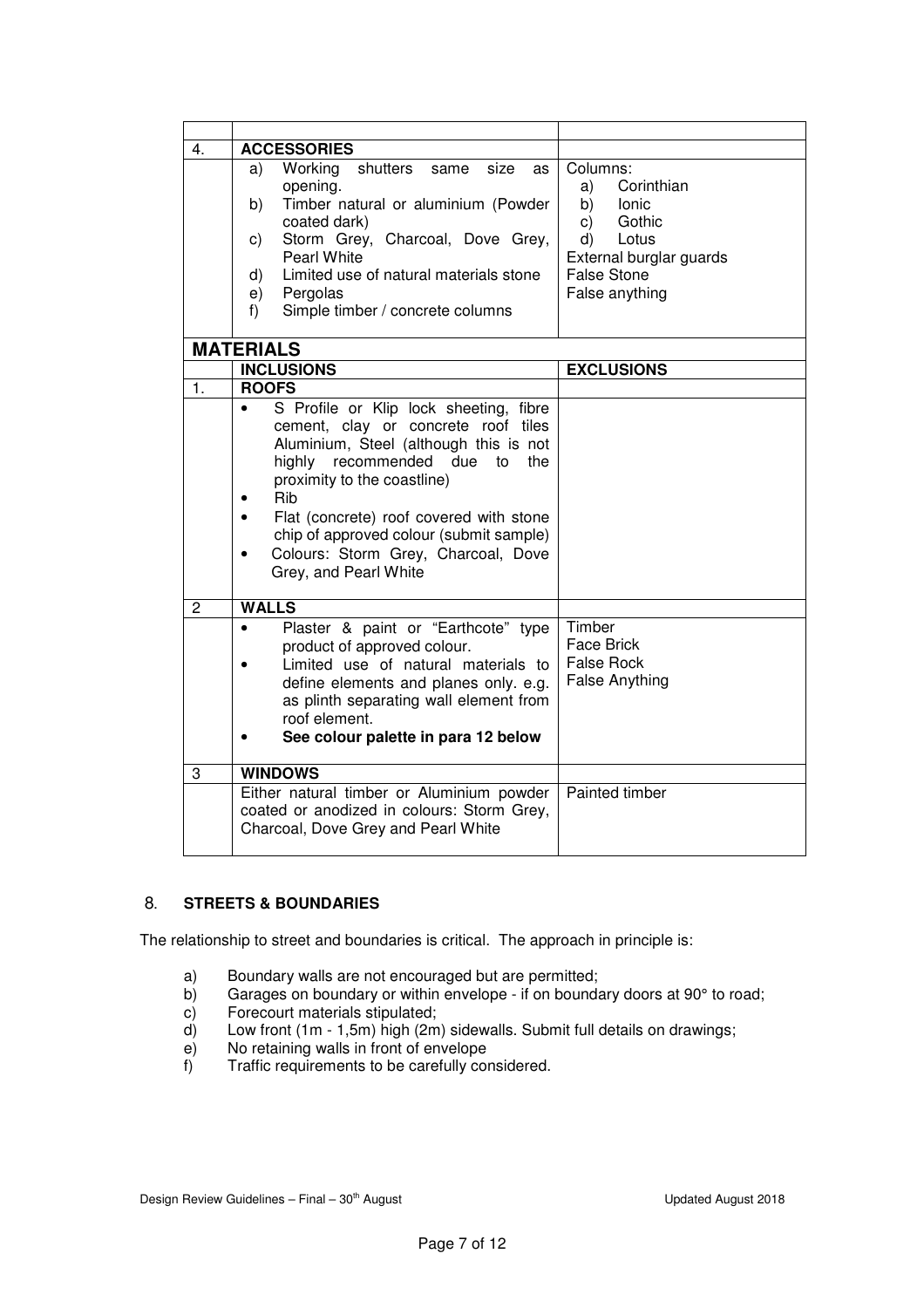# 9. **GENERAL**

# a) Town Planning (Refer also to Town Planning Scheme)

- Coverage Regulations 35% up to 500m<sup>2</sup> floor area with a minimum of 130m<sup>2</sup> as per Mtunzini Regulations;
- Side space & Back space National Building Regulations (2m);
- Front National Building Regulations (5 m).

#### *N.B. Special 10m non-building servitudes apply to sites adjacent to conservation areas.*

#### Street Address Numbers

 All street numbers and address signs to detail to be submitted for review and approval by the DRC.

#### b. Reception Devices

 Any reception devices including TV antennae and satellite dishes are to be positioned in an inconspicuous manner. The position of any reception devices is to be clearly indicated on the drawings for close investigation by the DRC. Even where such devices are to be installed at a later stage, the intended location is to be shown.

#### c. Laundry Lines

 All washing lines, windy driers and laundry lines are to be positioned so that they are not visible from any boundary. Sites which are "below" road level are to receive special care. Screen walls of 2.1 metres are recommended in order to screen laundry yards and lines. The positions of yards and washing lines are to be clearly indicated on drawings for scrutiny by the DRC.

#### d. Outside Lighting

 An application may be made to the DRC for approval of any exterior lighting of buildings/building elements. Landscape lighting is recommended and is to be indicated on the landscape proposal submitted in terms of clause 8 below, for scrutiny by the DRC.

#### e. Air-conditioning Plant

 All air-conditioning plant and equipment is to be positioned out of sight from any boundary or screened appropriately. The existing and likely positioning of future properties are to be considered when positioning any such plant. Even where such devices are to be installed at a later stage, the intended location is to be shown.

#### g. Burglar Alarms

 Burglar alarms must be installed by an approved security contractor, a list of such approved Security Contractors being available at the Estate Office. The alarms should be monitored at a Central Monitoring Room. DIY installations will not be accepted.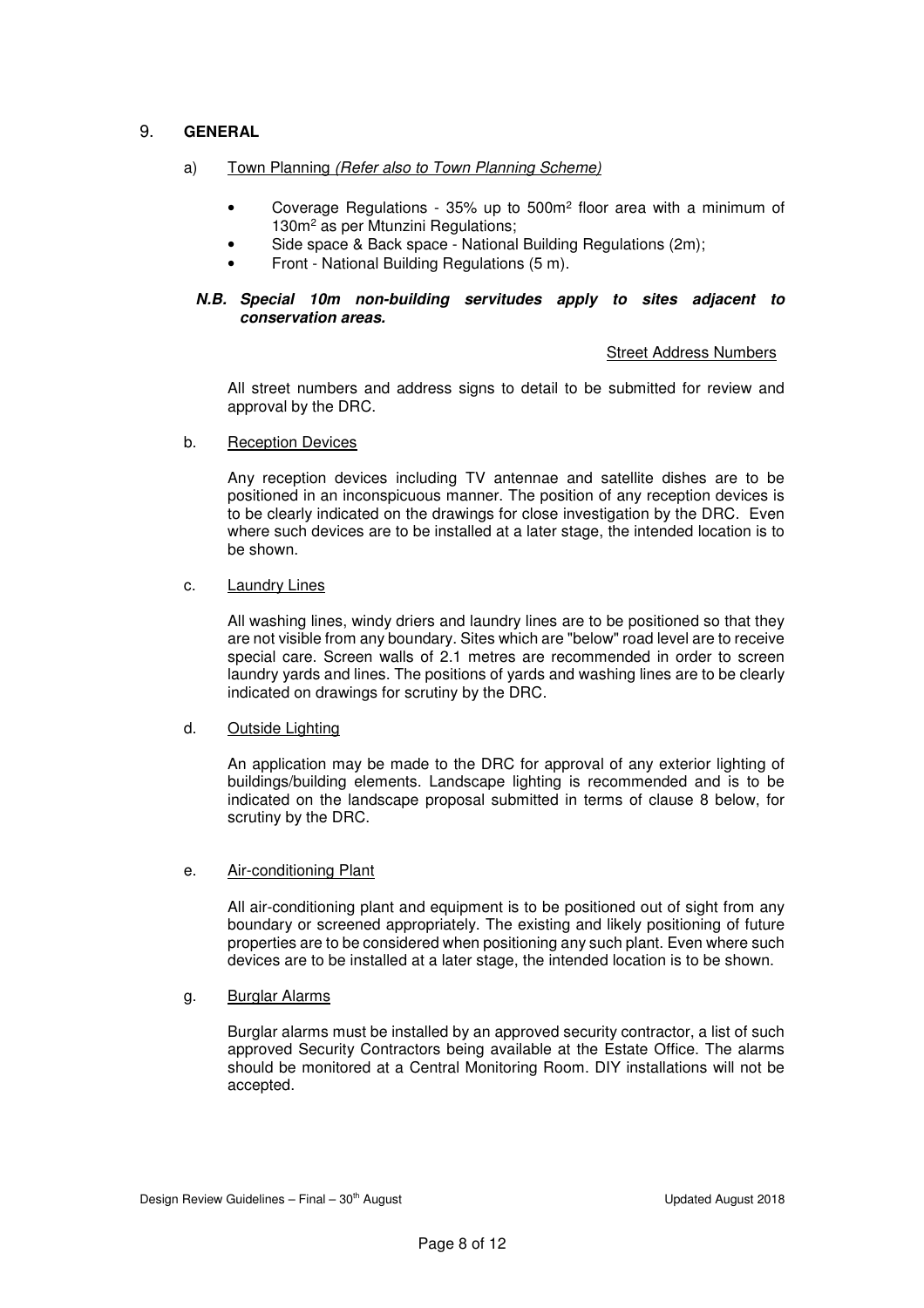#### h. Stormwater

*A stormwater management design prepared by a Registered Engineer is to be included in all plan submissions. The method of stormwater control both during and post construction is to be indicated and shall comply, as a minimum, with the requirements of Annexure J. Stormwater is to be disposed of into a stormwater drain, or onto the road, but not onto an adjacent property.* 

#### i. Telkom

 A 50mm plastic pipe with a draw wire needs to be laid from the road verge to the house as overhead access for connections by Telkom or other service providers is not permitted.

#### j. Optic Fibre Cable

The Estate is in the process of being equipped with an Optic Fibre Cable network. The Homeowner will be responsible for providing a link from the connection box outside each erf to the home of the Homeowner at the cost of the Homeowner.

#### k. Sewerage pipes

 Sewerage pipes must be concealed or boxed in. No sewerage pipes may be visible on the outside of the house.

#### l. Solar Panels

The use of solar power is encouraged, however roof mounted geysers are not acceptable and solar power installations should be shown on the Detailed Plans.

#### m. Rainwater Harvesting

Rainwater harvesting is encouraged, however the colour and positioning of tanks is to be shown on the Detailed Plans and must receive the prior approval of the DRC.

#### n. Grey water treatment

Grey Water treatment systems are encouraged.

# **10. MODIFICATIONS AND ALTERATIONS**

- a) Homeowners and Architects are advised that during the execution of the Improvements, any modifications, additions, deletions or other changes **("Modifications")** to the Detailed Plans, as approved by the DRC, and subsequently by the Local Authority, should not be executed or implemented prior to such Modifications being referred to and advised to the DRC in the first instance, by way of a further application for Plan Approval in terms of Annexure B, and then to the Local Authority once approved by the DRC.
- b) If appropriate the DRC reserves the right to levy a further Plan Approval Fee in respect of such Modifications.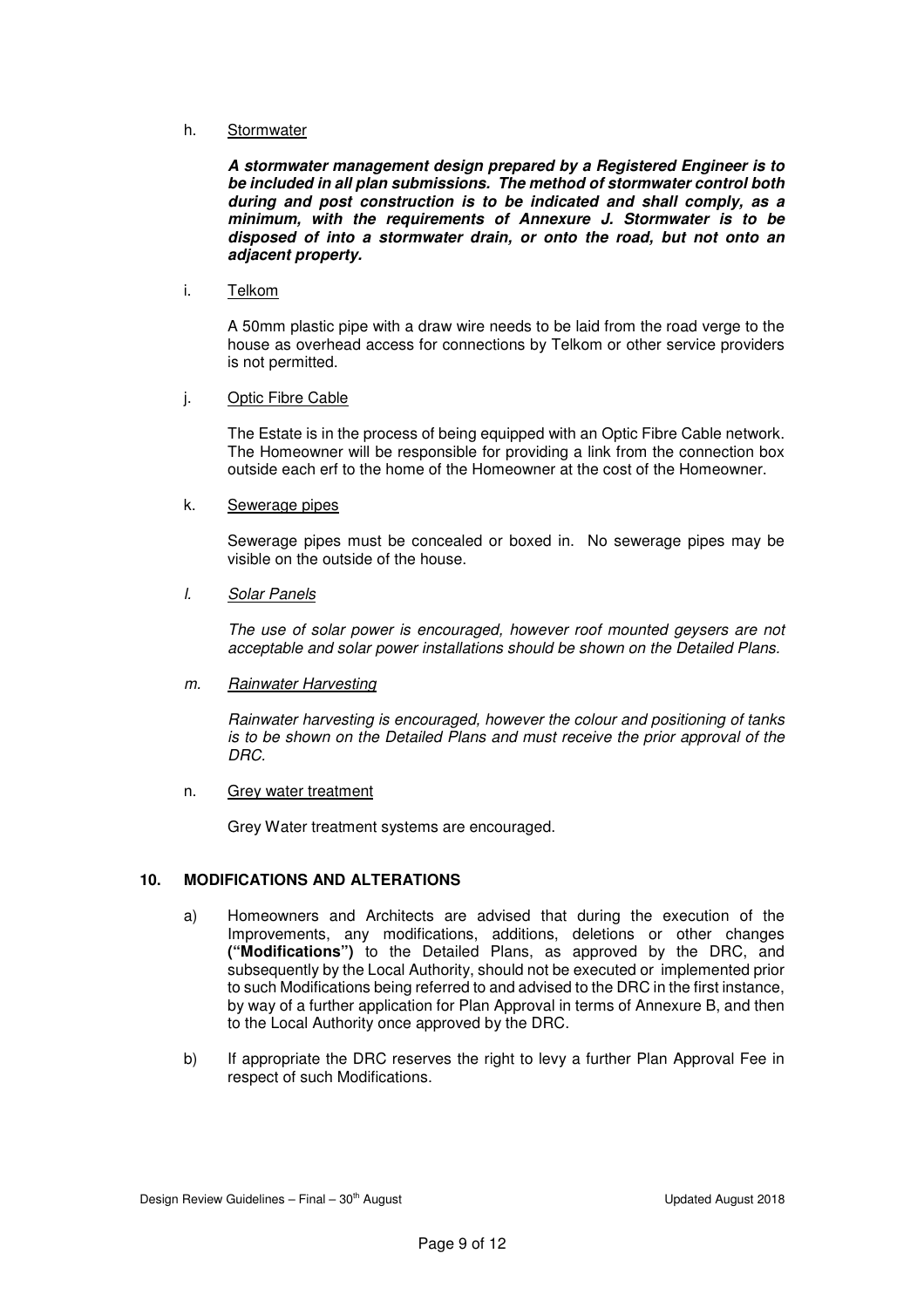c) The DRC will, upon application by the Homeowner for a Final Certificate in terms of Annexure G, arrange for a detailed inspection of the Improvements to ensure that the Improvements – "As Built" match the Detailed Plans as approved by the DRC and the Local Authority, and may require the Homeowner to remove the Modifications, or to apply for approval of such Modifications prior to the issuance by the DRC of the Final Certificate in respect of the Improvements.

# **11. LANDSCAPING**

A landscaping proposal prepared by a suitably qualified landscape Architect or designer is to accompany all architectural plan submissions. All landscape proposals are to comply with the Environmental Management Plan and Landscape Protocol, a copy of which is Protocol set out in Annexure G to these Guidelines. Landscaping may only proceed with approval by the DRC.

The general landscaping philosophy is one of controlled landscaped areas within the site, which are integral with the design and immediately adjacent to the built structure. It encourages the infusion of natural vegetation (plant and grassland) into the site and in certain instances up to the structure, whilst proposing the "blurring" of property boundaries. A sense of territorial encampment is promoted by site demarcation which is strongly discouraged.

Landscaping of gardens is to be strictly in accordance with the approved plan and is to be completed within 3 calendar months of the issuance of the Final Certificate in respect of the relevant property. An audit of the landscape installation will take place approximately nine calendar months (allowing for 6 month "growing in" period) after the Final Certificate. The owner or landscape contractor will be responsible for the maintenance of the garden prior to the audit.

Once the established garden has been accepted, the ongoing maintenance will be the responsibility of the owner.

The removal of any existing trees and indigenous vegetation, even if planted by the Homeowner, is strictly by application to ZREHOA.



# **12. Colour Palette (See over page)**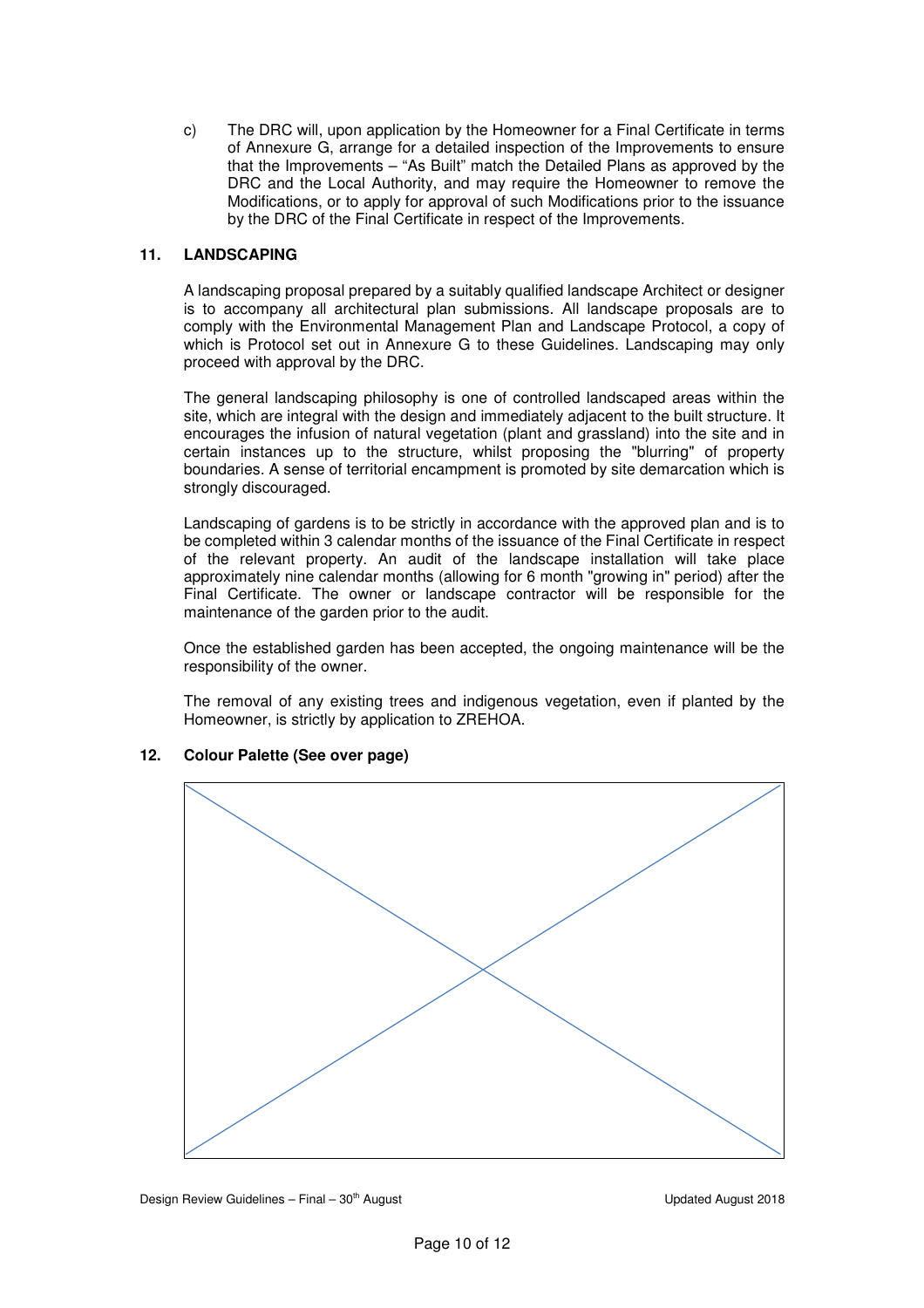# **12. COLOUR PALETTE**

| <b>COLOUR PALETTE FOR ZINI RIVER</b> |                          |                                       |                       |  |
|--------------------------------------|--------------------------|---------------------------------------|-----------------------|--|
| <b>PLASCON</b>                       | <b>MIDAS 100</b>         | <b>MIDAS SAND PAINT</b><br>(Textured) | <b>DULUX</b>          |  |
| $Y7 - C2$ :                          | W4                       |                                       | NEUTRAL 44            |  |
| $Y7-C2-1$                            | Pearly Moon              | <b>Highveld Frost</b>                 | 60YY 74/072           |  |
| $Y7-C2-2$                            | Milky Way                | Lavender Leaf                         | 60YY 65/082           |  |
| $Y7-C2-3$                            | <b>Shooting Star</b>     | Monkey Grey                           | 50YY 57/082           |  |
|                                      | Candle Light             |                                       | 50YY 43/103           |  |
| $Y7-D2:$                             |                          |                                       | 50YY 31/124           |  |
| $Y7-D2-1$                            | W <sub>13</sub>          | <b>WINDSWEPT</b>                      | 50YY 12/095           |  |
| $Y7-D2-2$                            | <b>Grappling Green</b>   | (Rough textured)                      | 70YY06/0886           |  |
| $Y7-D2-D$                            | Grumper Green            |                                       |                       |  |
|                                      | Grunge Green             | <b>Babelaas Groen</b>                 |                       |  |
| <u>Y7-E1:</u>                        | Green Green              | Fur on the Dash                       | <b>NEUTRAL</b><br>50: |  |
| $Y7-E1-1$                            | <b>Trailer Green</b>     | <b>Blink Bles</b>                     | 10GY 64/065           |  |
| $Y7-E1-2$                            |                          | Drie Man Can                          | 10GY 56/073           |  |
| $Y7-E1-3$                            | W <sub>14</sub>          | Amper Wit                             | 10GY 49/081           |  |
| $Y7-E1-4$                            | <b>Brocholli Green</b>   |                                       | 10GY 36/096           |  |
|                                      | Al Dente Green           |                                       | 10GY 30/104           |  |
|                                      | <b>Brussel</b><br>Sprout |                                       |                       |  |
| Y3-E1:                               | Green                    |                                       | 10GY 21/119           |  |
| $Y3-E1-1$                            | Carrot Top Green         |                                       | 30GY 11/076           |  |
| $Y3-E1-2$                            | <b>Green Beans</b>       |                                       |                       |  |
| $Y3-E1-3$                            |                          |                                       |                       |  |
| $Y3-E1-4$                            | W <sub>16</sub>          |                                       | NEUTRAL 51            |  |
|                                      | Cactus                   |                                       | 50YG 83/040           |  |
| $Y4-D2:$                             | Khaki Bos                |                                       | 50GY 73/049           |  |
| $Y4-D2-1$                            | Cave Brown               |                                       | 50GY 55/066           |  |
| $Y4-D2-2$                            |                          |                                       | 50GY 41/084           |  |
| $Y4-D2-3$                            |                          |                                       | 30GY 30/100           |  |
|                                      |                          |                                       | 50GY 10/068           |  |
| $Y4-E1:$                             |                          |                                       | 50GY 06/077           |  |
| $Y4-E1-1$                            |                          |                                       |                       |  |
| $Y4-E1-2$                            |                          |                                       |                       |  |
| $Y4-E1-3$                            |                          |                                       |                       |  |
| $Y4-E1-4$                            |                          |                                       |                       |  |
|                                      |                          |                                       |                       |  |